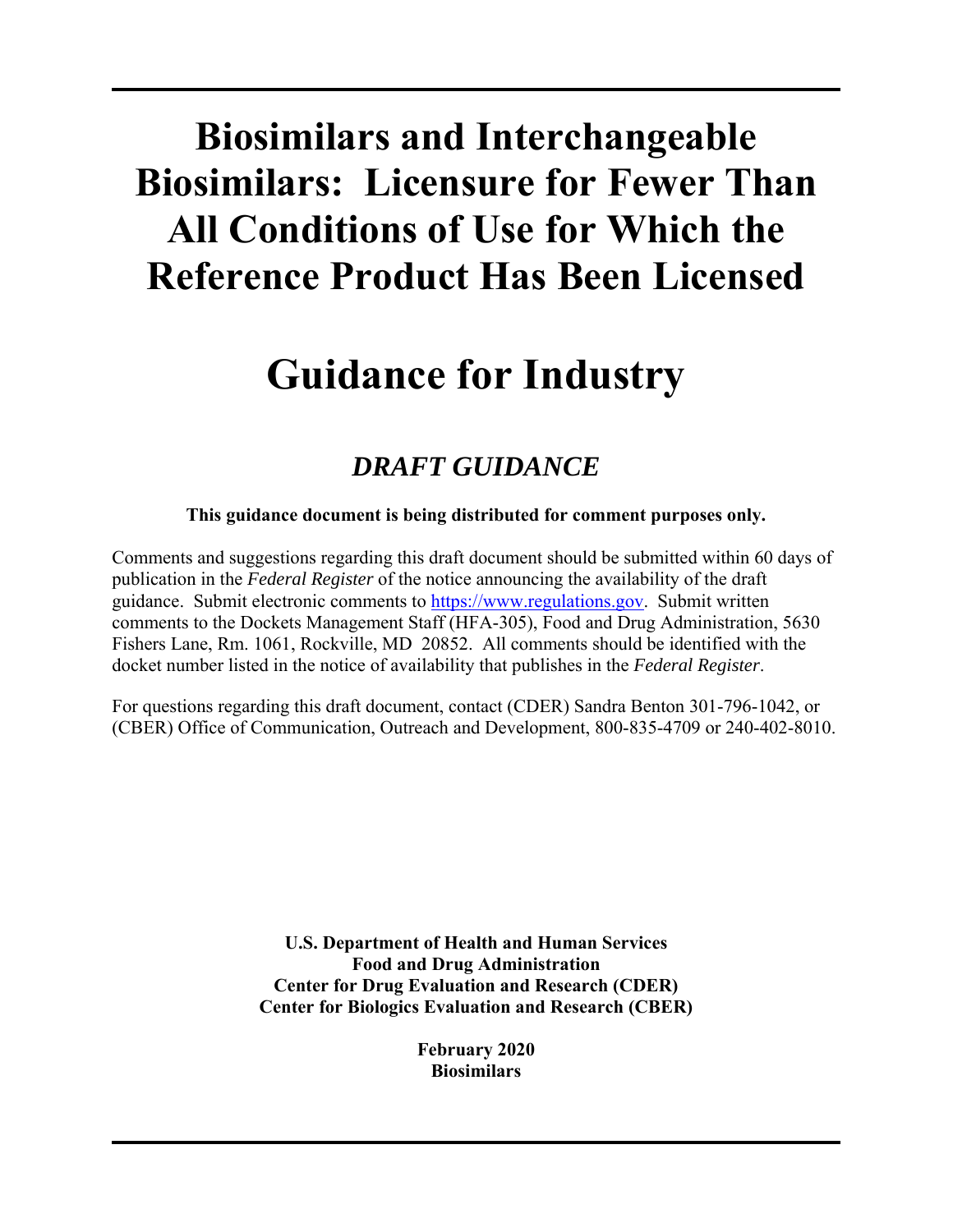# **Biosimilars and Interchangeable Biosimilars: Licensure for Fewer Than All Conditions of Use for Which the Reference Product Has Been Licensed**

## **Guidance for Industry**

*Additional copies are available from:* 

 *Office of Communications, Division of Drug Information Silver Spring, MD 20993-0002 Email: druginfo@fda.hhs.gov https://www.fda.gov/drugs/guidance-compliance-regulatory-information/guidances-drugs Center for Drug Evaluation and Research Food and Drug Administration 10001 New Hampshire Ave., Hillandale Bldg., 4th Floor Phone: 855-543-3784 or 301-796-3400; Fax: 301-431-6353* 

*and/or* 

 *Email: ocod@fda.hhs.gov Office of Communication, Outreach and Development Center for Biologics Evaluation and Research Food and Drug Administration 10903 New Hampshire Ave., Bldg. 71, Room 3128 Silver Spring, MD 20993-0002 Phone: 800-835-4709 or 240-402-8010 https://www.fda.gov/vaccines-blood-biologics/guidance-compliance-regulatory-information-biologics/biologicsguidances*

> **U.S. Department of Health and Human Services Food and Drug Administration Center for Drug Evaluation and Research (CDER) Center for Biologics Evaluation and Research (CBER)**

> > **February 2020 Biosimilars**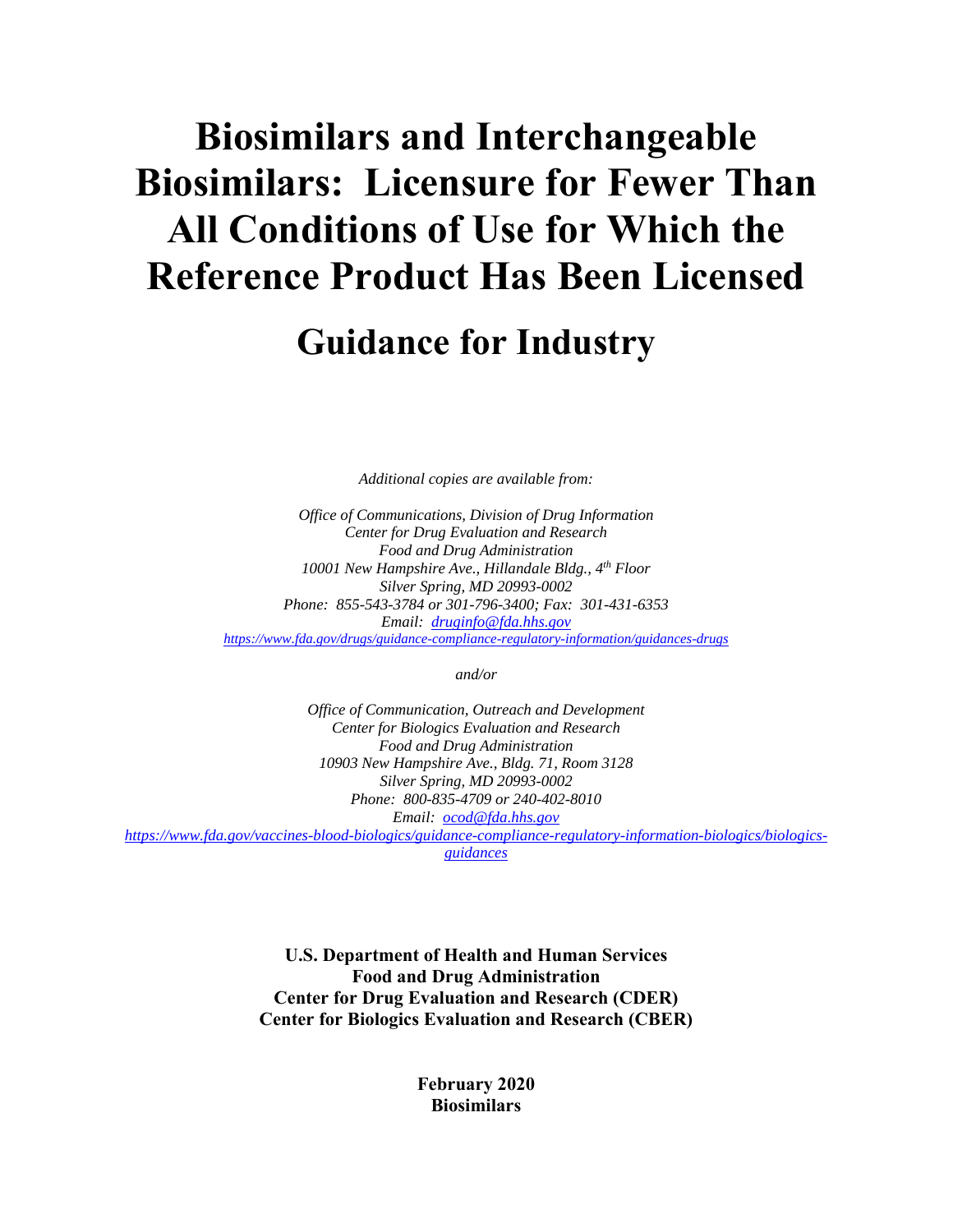*Draft — Not for Implementation* 

### **TABLE OF CONTENTS**

| I. |                |                                                                                                                                                                                        |  |
|----|----------------|----------------------------------------------------------------------------------------------------------------------------------------------------------------------------------------|--|
| П. |                |                                                                                                                                                                                        |  |
|    |                |                                                                                                                                                                                        |  |
|    |                | B. Licensure of a Biosimilar or Interchangeable Biosimilar for Fewer Than All of the                                                                                                   |  |
| Ш. |                | RECOMMENDATIONS FOR APPLICANTS SEEKING LICENSURE OF A<br><b>BIOSIMILAR OR INTERCHANGEABLE BIOSIMILAR FOR FEWER THAN</b><br>ALL OF THE REFERENCE PRODUCT'S LICENSED CONDITIONS OF USE 4 |  |
|    |                |                                                                                                                                                                                        |  |
|    |                | $\mathfrak{1}.$<br>Submission of an Original $35I(k)$ BLA for Licensure for Fewer Than All of the Reference                                                                            |  |
|    |                | Submission of a Supplement to a $35I(k)$ BLA Seeking Licensure of a Biosimilar or<br>2.<br>Interchangeable Biosimilar for an Additional Condition of Use Previously Licensed for the   |  |
|    |                | B. Development of Draft Labeling for a Proposed Biosimilar or Interchangeable Product for                                                                                              |  |
|    |                | $l_{\cdot}$                                                                                                                                                                            |  |
|    |                | 2.<br>Information to Support Draft Labeling for a Biosimilar or Interchangeable Product for                                                                                            |  |
|    | $\mathbf{C}$ . | Timing Considerations for Submission of a 351(k) BLA or Supplement to a 351(k) BLA 6                                                                                                   |  |
|    |                | 1.                                                                                                                                                                                     |  |
|    |                | 2.                                                                                                                                                                                     |  |
|    |                | 3.                                                                                                                                                                                     |  |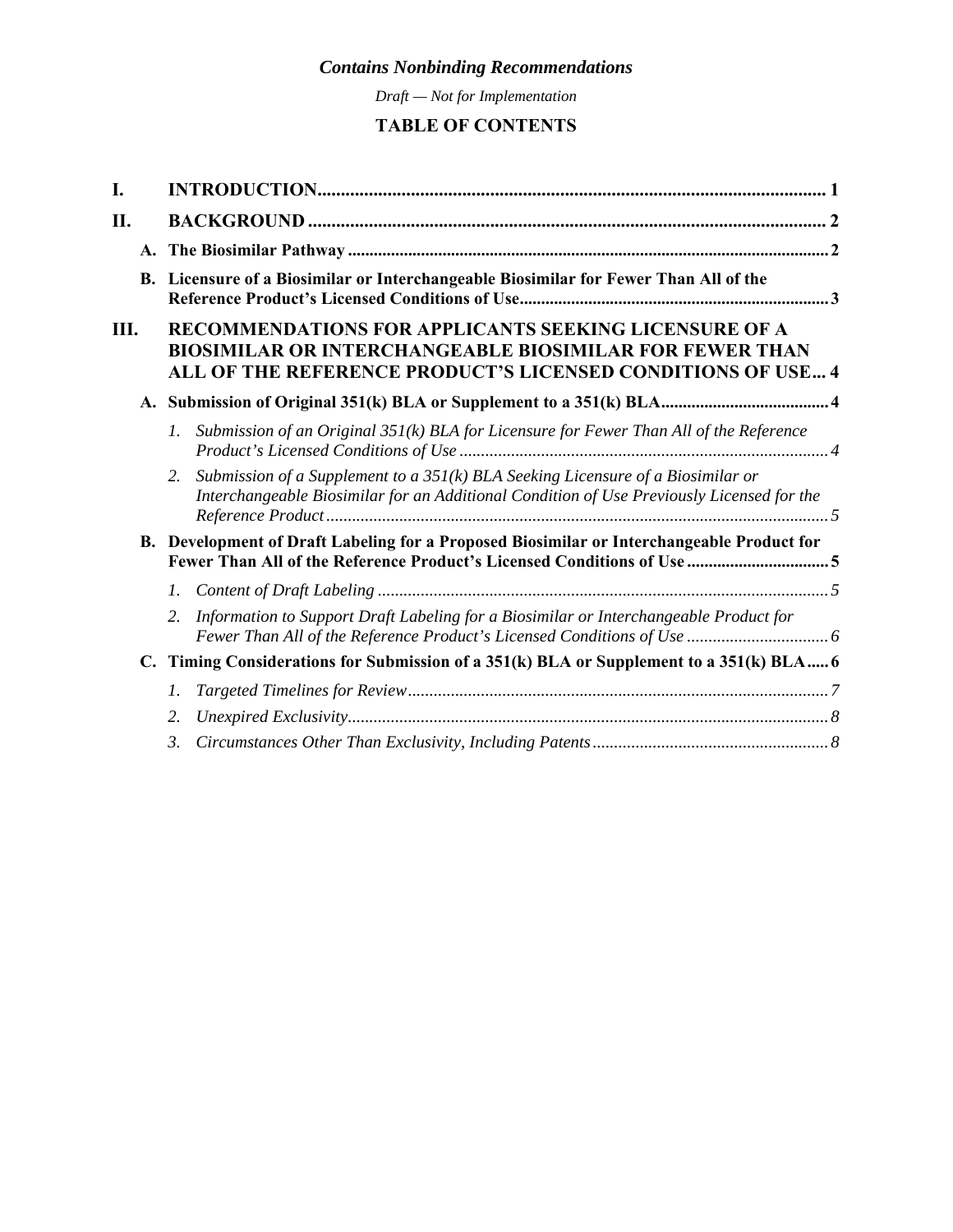### 1 **Biosimilars and Interchangeable Biosimilars: Licensure for Fewer**  2 **Than All Conditions of Use for Which the Reference Product Has**  3 **Been Licensed**  4 **Guidance for Industry1**  5

7 This draft guidance, when finalized, will represent the current thinking of the Food and Drug Administration (FDA or Agency) on this topic. It does not establish any rights for any person 8 Administration (FDA or Agency) on this topic. It does not establish any rights for any person and is not<br>9 binding on FDA or the public. You can use an alternative approach if it satisfies the requirements of the binding on FDA or the public. You can use an alternative approach if it satisfies the requirements of the 10 applicable statutes and regulations. To discuss an alternative approach, contact the FDA staff responsible 11 **for this guidance as listed on the title page.** 

13 14

16

12

 $\frac{6}{7}$ 

#### 15 **I. INTRODUCTION**

17 This guidance provides recommendations to applicants seeking licensure under section 351(k) of 18 the Public Health Service (PHS) Act of a proposed biosimilar or proposed interchangeable 19 biosimilar<sup>2</sup> for fewer than all of the reference product's licensed conditions of use. This 20 guidance also provides recommendations on the submission of a supplement to a licensed  $351(k)$ 21 biologics license application (BLA) seeking to add a condition of use that previously has been 22 licensed<sup>3</sup> for the reference product to the labeling<sup>4</sup> of a licensed biosimilar or interchangeable 23 product, including considerations related to the timing of such submissions. 24 25 This guidance includes recommendations regarding the following specific issues:

26

29 use.

Biologics Evaluation and Research (CBER) at the Food and Drug Administration (FDA or the Agency).<br><sup>2</sup> In this draft guidance, the following terms are used to describe biological products licensed under section 351(k) of the PHS Act: (1) *biosimilar* or *biosimilar product* refers to a product that FDA has determined to be biosimilar to *interchangeable biosimilar*, or *interchangeable product* refers to a biosimilar product that FDA has also determined to be interchangeable with the reference product (see sections  $351(i)(3)$  and  $351(k)(4)$  of the PHS Act). the reference product (see sections 351(i)(2) and 351(k)(2) of the PHS Act); and (2) *interchangeable*,

<sup>27 •</sup> Submission of an application seeking licensure of a proposed biosimilar or proposed 28 interchangeable biosimilar for fewer than all of the reference product's licensed conditions of

 $\overline{a}$ <sup>1</sup> This draft guidance has been prepared by the Center for Drug Evaluation and Research (CDER) and the Center for

 Biosimilarity, interchangeability, and related issues are discussed in more detail in section II of this draft guidance. <sup>3</sup> As stated in FDA's guidance for industry *Considerations in Demonstrating Interchangeability With a Reference Product* (May 2019), FDA expects that applicants seeking to demonstrate interchangeability will submit data and guidances periodically. For the most recent version of a guidance, check the FDA Drugs guidance web page at information to support a showing that the proposed interchangeable product can be expected to produce the same clinical result as the reference product in all of the reference product's licensed conditions of use. We update https://www.fda.gov/regulatory-information/search-fda-guidance-documents. 4

 Unless otherwise specified, the terms *biosimilar product labeling* and *labeling* as used in this guidance address only the prescribing information as described in 21 CFR 201.56 and 201.57.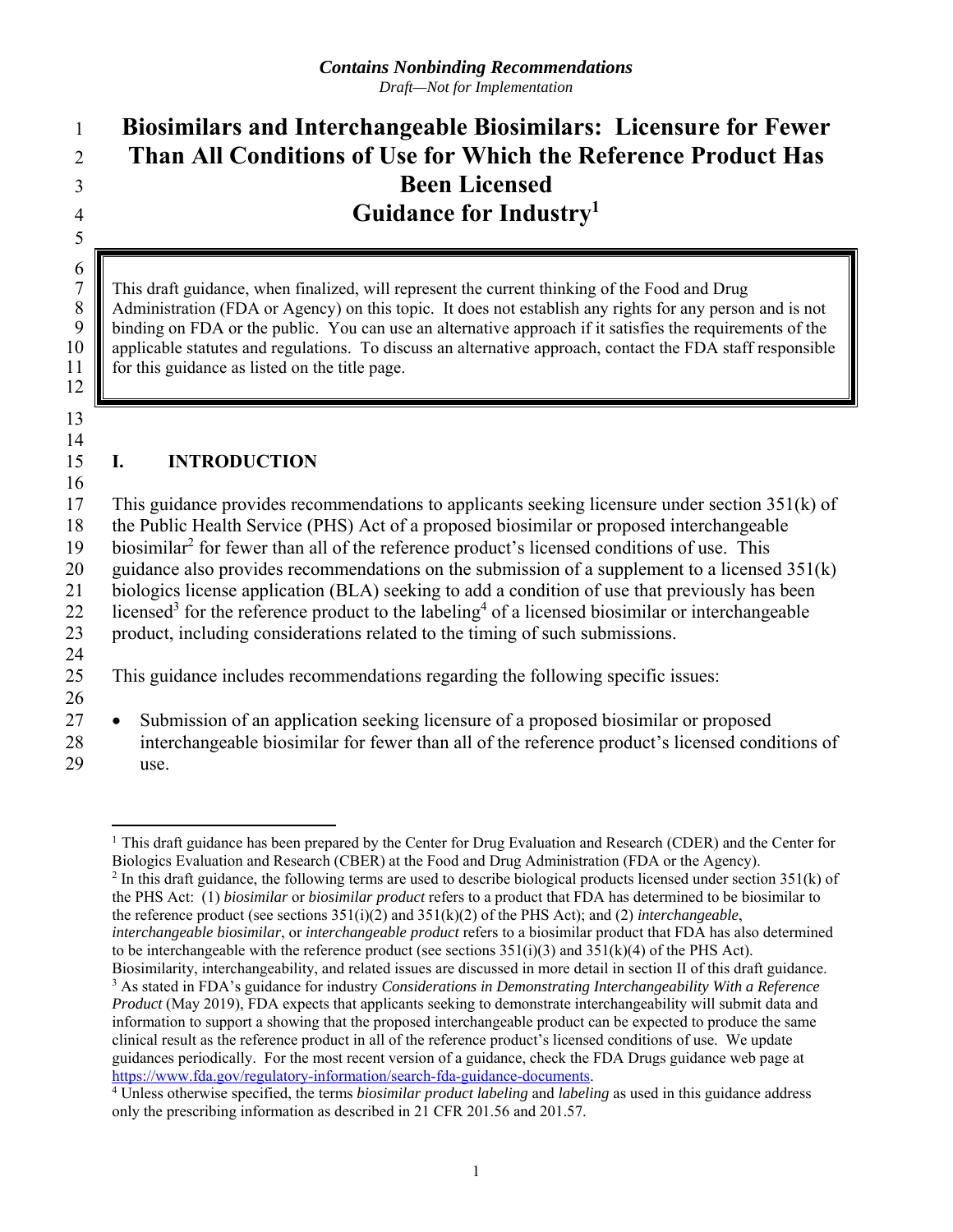*Draft—Not for Implementation* 

<span id="page-4-0"></span>30 Development of proposed labeling when the applicant seeks licensure of a proposed 31 biosimilar or proposed interchangeable product for fewer than all of the reference product's 32 licensed conditions of use.

33 • Submission of a supplement to an application for a biosimilar or interchangeable biosimilar 34 to seek licensure for a condition of use previously licensed for the reference product. This 35 may occur, for example, when (1) the biosimilar or interchangeable product was initially 36 licensed for fewer than all of the reference product's licensed conditions of use, or (2) the 37 reference product is licensed for a new condition of use after licensure of the biosimilar or

- 38 interchangeable product.
- 39 Timing for the submission of a  $351(k)$  BLA or supplement to a licensed  $351(k)$  BLA 40 described above with the goal of obtaining licensure of a condition of use for a biosimilar or 41 interchangeable product as soon as possible after the expiration of any relevant exclusivity or 42 patents.
- 43
- 44 This guidance is one in a series of guidances that FDA is developing to implement the Biologics
- 45 Price Competition and Innovation Act of 2009 (BPCI Act) and includes references to
- 46 information from other FDA guidances, where appropriate.
- 47

48 In general, FDA's guidance documents do not establish legally enforceable responsibilities. 49 Instead, guidances describe the Agency's current thinking on a topic and should be viewed only 50 as recommendations, unless specific regulatory or statutory requirements are cited. The use of 51 the word *should* in Agency guidances means that something is suggested or recommended, but

- 52 not required.
- 53 54

56

#### 55 **II. BACKGROUND**

#### 57 **A. The Biosimilar Pathway**

58 59 Section 351(k) of the PHS Act (42 U.S.C. 262(k)), added by the BPCI Act, sets forth the 60 requirements for the licensure of a biosimilar or interchangeable biosimilar. Section  $351(i)$ 61 defines *biosimilarity* to mean "that the biological product is highly similar to the reference 62 product notwithstanding minor differences in clinically inactive components" and that "there are 63 no clinically meaningful differences between the biological product and the reference product in 64 terms of the safety, purity, and potency of the product" (section  $351(i)(2)$  of the PHS Act). A 65 BLA submitted under section 351(k) (a "351(k) BLA") must contain, among other things, 66 information demonstrating that the biological product is biosimilar to a reference product based 67 upon data derived from analytical studies, animal studies,  $5$  and a clinical study or studies, unless 68 FDA determines, in its discretion, that certain studies are unnecessary in a 351(k) BLA (see 69 section  $351(k)(2)$  of the PHS Act).

70

<sup>1</sup>  encourage sponsors to consult with us if it they wish to use a non-animal testing method they believe is suitable, adequate, validated, and feasible. We will consider if such an alternative method could be assessed for equivalency <sup>5</sup> We support the principles of the "3Rs," to reduce, refine, and replace animal use in testing when feasible. We to an animal test method.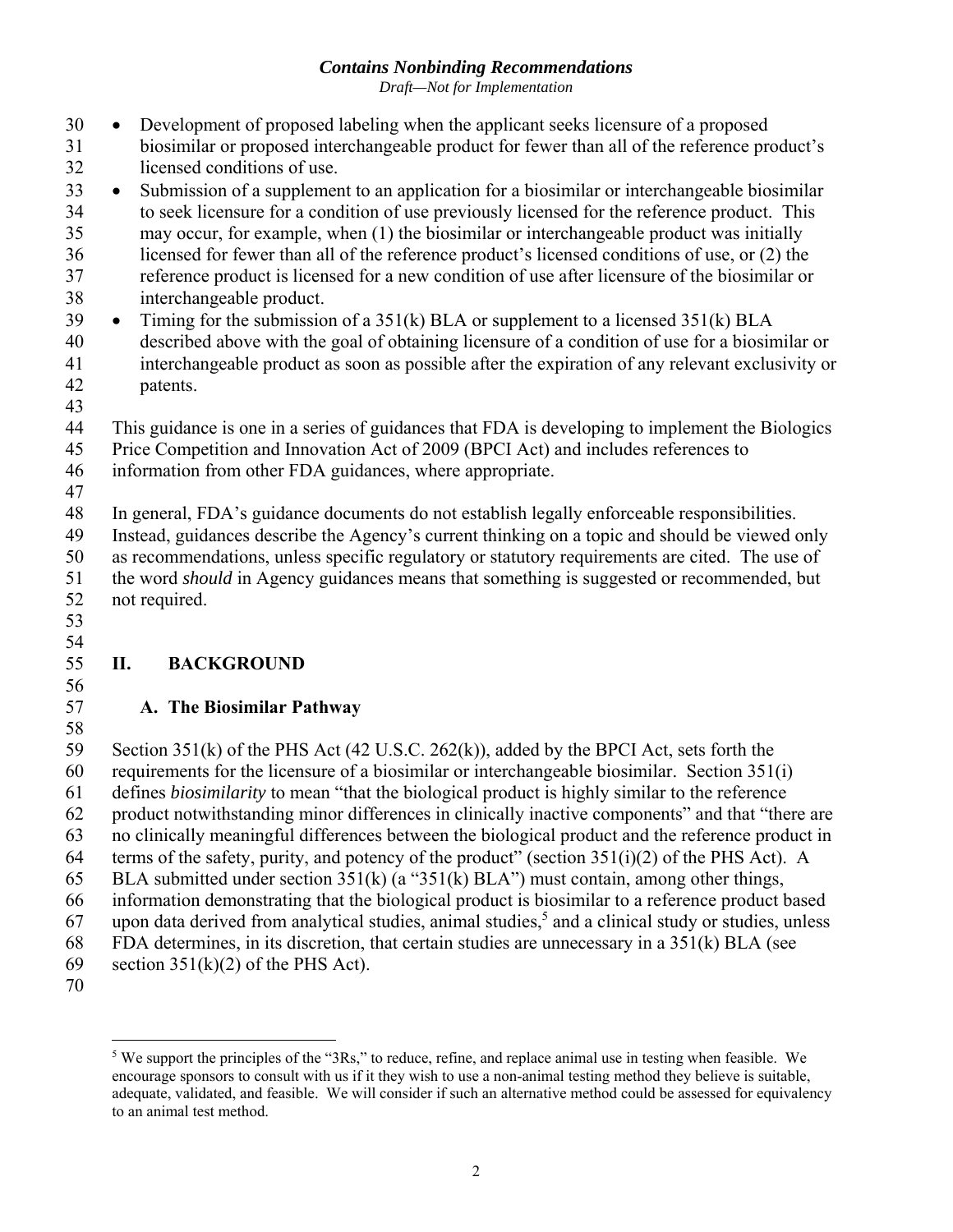*Draft—Not for Implementation* 

- <span id="page-5-0"></span>71 To meet the standard for "interchangeability," an applicant must provide sufficient information
- 72 to demonstrate biosimilarity to the reference product and also to demonstrate that the biological
- 73 product can be expected to produce the same clinical result as the reference product in any given
- 74 patient and, if the biological product is administered more than once to an individual, the risk in
- 75 terms of safety or diminished efficacy of alternating or switching between the use of the
- 76 biological product and the reference product is not greater than the risk of using the reference
- 77 product without such alternation or switch (see section  $351(k)(4)$  of the PHS Act).
- 78 Interchangeable biosimilars may be substituted for the reference product without the intervention
- 79 of the prescribing healthcare provider (see section 351(i)(3) of the PHS Act).
- 80

#### 81 **B. Licensure of a Biosimilar or Interchangeable Biosimilar for Fewer Than All of the**  82 **Reference Product's Licensed Conditions of Use**

83 84 A biosimilar or interchangeable biosimilar may be licensed only for conditions of use that have 85 been previously licensed for the reference product.<sup>6</sup> An applicant generally may obtain licensure 86 of a biosimilar or interchangeable for *fewer* than all of the conditions of use for which the 87 reference product is licensed.<sup>7</sup> However, FDA recommends that an applicant seeking licensure 88 for a proposed interchangeable product seek licensure for all of the reference product's licensed

- 89 conditions of use when possible. $8^8$
- 90

91 A variety of circumstances may lead an applicant to seek licensure of a proposed biosimilar or

92 proposed interchangeable product for fewer than all of the conditions of use for which the

93 reference product is licensed. Examples of these circumstances are described below. 94

#### 95 **Orphan-drug Exclusivity**

96

97 The reference product may be licensed for one or more indications that are protected by orphan-

98 drug exclusivity. In such cases, until the applicable exclusivity expires, FDA will not be able to

99 license a biosimilar or interchangeable product for the protected indications. However, assuming

100 that the requirements for licensure are met, FDA may be able to license a biosimilar or

101 interchangeable product for one or more indications of the reference product that are not 102 protected by orphan-drug exclusivity. In such circumstances, an applicant may choose to seek

103 licensure of a biosimilar or interchangeable product for such indications.

104

105 After the applicable orphan-drug exclusivity expires, the applicant may, in a supplement to the

106 licensed 351(k) BLA, seek licensure of the biosimilar or interchangeable biosimilar for a

 $\overline{a}$  $6$  Section 351(k)(2)(A)(i)(III) of the PHS Act.

<sup>&</sup>lt;sup>7</sup> Notably, section 351(k)(4)(A) of the PHS Act provides, among other things, that an application for an interchangeable product must include information sufficient to show that the proposed interchangeable product "can proposed interchangeable product can be expected to produce the same clinical result as the reference product in all be expected to produce the same clinical result as the reference product in any given patient." FDA expects that applicants seeking to demonstrate interchangeability will submit data and information to support a showing that the of the reference product's licensed conditions of use. Guidance for industry *Considerations in Demonstrating Interchangeability With a Reference Product* (May 2019).

<sup>8</sup> Guidance for industry *Considerations in Demonstrating Interchangeability With a Reference Product* (May 2019).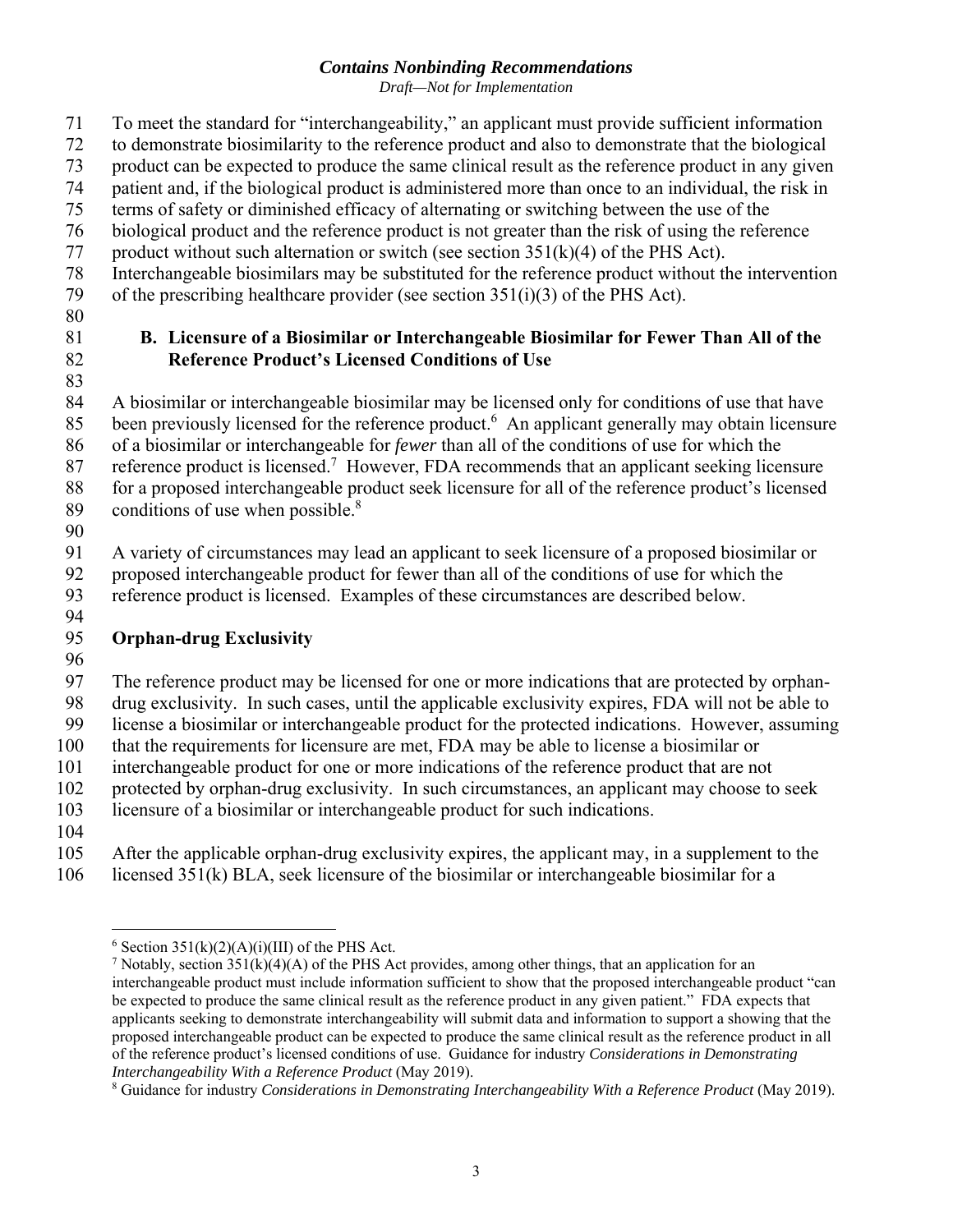*Draft—Not for Implementation* 

<span id="page-6-0"></span>

| 107<br>108                             | previously protected indication, and FDA may license the biosimilar or interchangeable<br>biosimilar for this indication if the requirements for licensure are met. <sup>9</sup>                                                                                                                                                                                                                                                                       |
|----------------------------------------|--------------------------------------------------------------------------------------------------------------------------------------------------------------------------------------------------------------------------------------------------------------------------------------------------------------------------------------------------------------------------------------------------------------------------------------------------------|
| 109                                    |                                                                                                                                                                                                                                                                                                                                                                                                                                                        |
| 110                                    | <b>Circumstances Other Than Exclusivity</b>                                                                                                                                                                                                                                                                                                                                                                                                            |
| 111                                    |                                                                                                                                                                                                                                                                                                                                                                                                                                                        |
| 112<br>113<br>114<br>115<br>116<br>117 | Patent(s) covering a licensed condition of use of the reference product: An applicant may<br>$\bullet$<br>conclude that a licensed condition of use of the reference product is protected by one or more<br>patent(s). As a result, the applicant may decide not to seek licensure of a proposed biosimilar<br>or proposed interchangeable product for conditions of use that are protected by patent,<br>according to the applicant's own assessment. |
| 118                                    | Other reasons: Reasons other than patents or exclusivity may lead an applicant to choose to                                                                                                                                                                                                                                                                                                                                                            |
| 119                                    | seek licensure for fewer than all conditions of use for which the reference product is licensed.                                                                                                                                                                                                                                                                                                                                                       |
| 120                                    |                                                                                                                                                                                                                                                                                                                                                                                                                                                        |
| 121                                    | RECOMMENDATIONS FOR APPLICANTS SEEKING LICENSURE OF A<br>Ш.                                                                                                                                                                                                                                                                                                                                                                                            |
| 122                                    | <b>BIOSIMILAR OR INTERCHANGEABLE BIOSIMILAR FOR FEWER THAN</b>                                                                                                                                                                                                                                                                                                                                                                                         |
| 123                                    | ALL OF THE REFERENCE PRODUCT'S LICENSED CONDITIONS OF USE                                                                                                                                                                                                                                                                                                                                                                                              |
| 124                                    |                                                                                                                                                                                                                                                                                                                                                                                                                                                        |
| 125                                    | A. Submission of Original 351(k) BLA or Supplement to a 351(k) BLA                                                                                                                                                                                                                                                                                                                                                                                     |
| 126                                    |                                                                                                                                                                                                                                                                                                                                                                                                                                                        |
| 127                                    | Submission of an Original $35I(k)$ BLA for Licensure for Fewer Than All of the<br>$\mathfrak{1}.$                                                                                                                                                                                                                                                                                                                                                      |
| 128                                    | Reference Product's Licensed Conditions of Use                                                                                                                                                                                                                                                                                                                                                                                                         |
| 129                                    |                                                                                                                                                                                                                                                                                                                                                                                                                                                        |
| 130                                    | As part of an original 351(k) BLA, an applicant is expected to submit draft labeling that includes                                                                                                                                                                                                                                                                                                                                                     |
| 131                                    | the conditions of use for which the applicant is seeking licensure of the proposed biosimilar or                                                                                                                                                                                                                                                                                                                                                       |
| 132                                    | proposed interchangeable product. <sup>10, 11</sup> Additional considerations regarding draft labeling are                                                                                                                                                                                                                                                                                                                                             |
| 133                                    | described in section III.B in this guidance. Applicants may contact the appropriate review                                                                                                                                                                                                                                                                                                                                                             |
| 134                                    | division in FDA for more information about submitting a 351(k) BLA for licensure of a                                                                                                                                                                                                                                                                                                                                                                  |
| 135                                    | proposed biosimilar or proposed interchangeable biosimilar for fewer than all of the reference                                                                                                                                                                                                                                                                                                                                                         |
| 136                                    | product's licensed conditions of use.                                                                                                                                                                                                                                                                                                                                                                                                                  |
| 137                                    |                                                                                                                                                                                                                                                                                                                                                                                                                                                        |

 $\overline{a}$ 

 $9$  Similarly, as provided by section 351(m) of the PHS Act, an additional six-month period of exclusivity will attach to certain applicable periods of exclusivity if the sponsor conducts pediatric studies that meet the requirements for pediatric exclusivity pursuant to section 505A of the Federal Food, Drug, and Cosmetic Act (FD&C Act). As with orphan-drug exclusivity, during the applicable period of pediatric exclusivity FDA may be able to license a biosimilar or interchangeable product for one or more indications of the reference product that are not protected by such exclusivity, and FDA may license the biosimilar or interchangeable biosimilar for a previously protected indication after the applicable pediatric exclusivity expires.

 proposed biosimilar or interchangeable product for an indication for which the reference product has unexpired  $10$  FDA has issued draft guidance regarding the submission of data and information to support approval of a exclusivity. See Q.I.24 in the draft guidance for industry *New and Revised Draft Q&As on Biosimilar Development and the BPCI Act (Revision 2)* (December 2018). When finalized, this guidance will represent FDA's current thinking on this topic.

<sup>&</sup>lt;sup>11</sup> See section  $351(k)(2)(A)(i)(III)$  of the PHS Act, which requires that a  $351(k)$  application include information proposed for the biological product have been previously approved for the reference product. demonstrating that the condition or conditions of use prescribed, recommended, or suggested in the labeling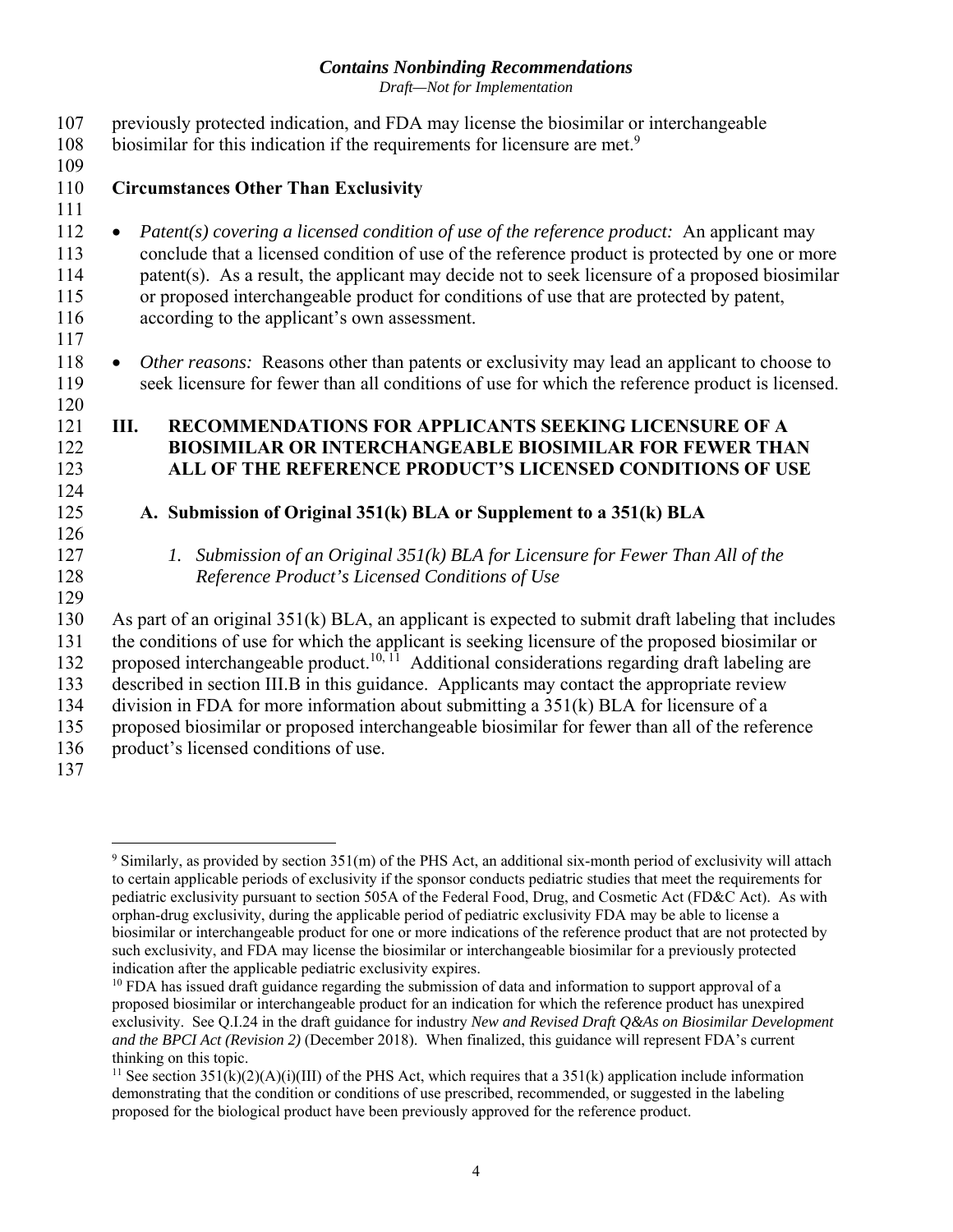*Draft—Not for Implementation* 

- <span id="page-7-0"></span>138 *2. Submission of a Supplement to a 351(k) BLA Seeking Licensure of a Biosimilar or*  139 *Interchangeable Biosimilar for an Additional Condition of Use Previously Licensed*  140 *for the Reference Product*
- 141 142 The holder of a licensed 351(k) BLA may, in a supplement to the 351(k) BLA, seek licensure of 143 its biosimilar or interchangeable biosimilar for an additional condition of use that has been
- 144 previously licensed for the reference product and for which the applicant did not originally seek
- 145 licensure. A 351(k) BLA holder seeking licensure for an additional condition of use must submit
- 146 a supplement in accordance with 21 CFR 601.12 seeking licensure of the proposed change. See 147 section III.C.
- 148
- 149 A supplement to a 351(k) BLA seeking licensure of a biosimilar or interchangeable biosimilar
- 150 for an additional condition of use should contain all the data and information needed to support
- 151 licensure of the biosimilar or interchangeable biosimilar for the proposed condition of use, which
- 152 may include reference to data and information previously submitted to the 351(k) BLA with
- 153 appropriate scientific justification. Applicants may contact the appropriate clinical review
- 154 division at FDA for more information about licensure of a biosimilar or interchangeable 155 biosimilar in such circumstances.
- 156

#### 157 **B. Development of Draft Labeling for a Proposed Biosimilar or Interchangeable**  158 **Product for Fewer Than All of the Reference Product's Licensed Conditions of Use**

- 159 FDA's guidance for industry *Labeling for Biosimilar Products* ("Biosimilar Labeling
- 160 Guidance")*,* provides general recommendations on the development of draft labeling for
- 161 proposed biosimilar products for submission in a  $351(k)$  BLA.<sup>12</sup> In the Biosimilar Labeling
- 162 Guidance, FDA recommends that labeling for a biosimilar product incorporate relevant data and 163 information from the reference product labeling, with appropriate modifications. The Biosimilar 164 Labeling Guidance also explains that determining which data and information from the reference 165 product labeling should be incorporated into the proposed labeling for a biosimilar will depend 166 on whether the applicant is seeking licensure for all—or fewer than all—of the conditions of use
- 167 licensed for the reference product.

 $\overline{a}$ 

- 168
- 
- 169 *1. Content of Draft Labeling*
- 172 interchangeable biosimilar that includes information from the reference product labeling that is 170 171 The applicant should develop draft labeling for the proposed biosimilar or proposed 173 relevant to the proposed conditions of use for the proposed biosimilar or interchangeable, with 174 appropriate modifications. In preparing such draft labeling, the applicant should carefully
- 175 scrutinize the content of all sections of the labeling to ensure that relevant information is

<sup>12</sup> See guidance for industry *Labeling for Biosimilar Products* (July 2018), which states that it does not provide specific labeling recommendations for interchangeable products and that any specific recommendations for interchangeable products will be provided in future guidance.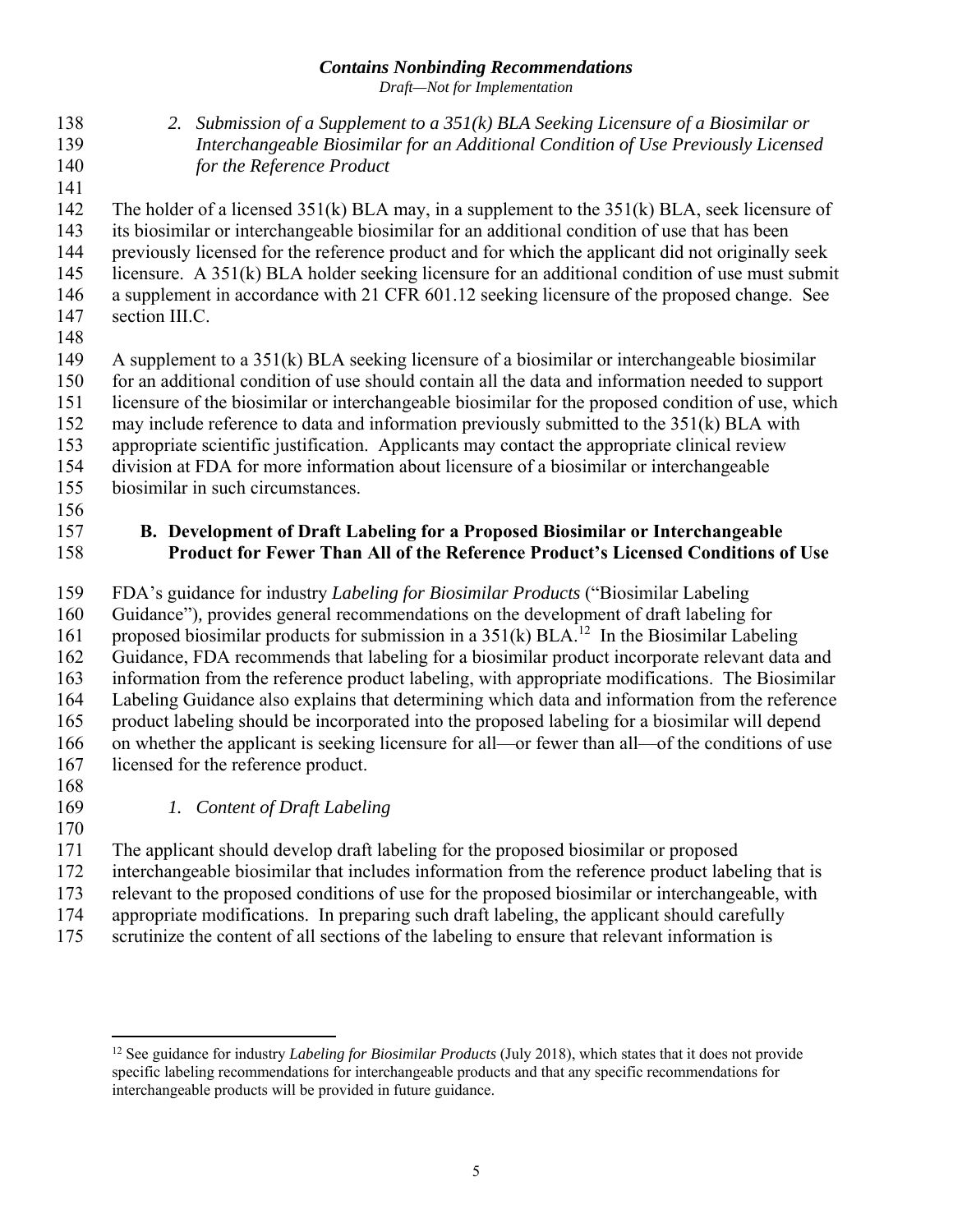*Draft—Not for Implementation* 

<span id="page-8-0"></span>

| 176<br>177 | included, based on the proposed conditions of use for the proposed biosimilar or interchangeable<br>product. <sup>13</sup> |
|------------|----------------------------------------------------------------------------------------------------------------------------|
| 178        |                                                                                                                            |
|            |                                                                                                                            |
| 179        | FDA will evaluate the labeling to determine whether it complies with applicable requirements. <sup>14</sup>                |
| 180        | For example, the labeling must summarize the essential scientific information needed for the safe                          |
| 181        | and effective use of the product. <sup>15</sup> FDA regulations also require that prescription drug labeling               |
| 182        | contain:                                                                                                                   |
| 183        |                                                                                                                            |
| 184        | "adequate information  including indications, effects, dosages, routes, methods,                                           |
| 185        | and frequency and duration of administration and any relevant warnings, hazards,                                           |
| 186        | contraindications, side effects, and precautions, under which practitioners licensed                                       |
| 187        | by law to administer the drug can use the drug safely and for the purposes for                                             |
| 188        | which it is intended $\ldots$ <sup>"16</sup>                                                                               |
| 189        |                                                                                                                            |
| 190        | 2. Information to Support Draft Labeling for a Biosimilar or Interchangeable Product                                       |
| 191        | for Fewer Than All of the Reference Product's Licensed Conditions of Use                                                   |
| 192        |                                                                                                                            |
| 193        | In general, FDA does not expect an applicant to submit a justification for the applicant's decision                        |
| 194        | not to seek licensure of a biosimilar for all of the reference product's licensed conditions of use.                       |
| 195        | FDA does not consider the applicability of patents to a proposed biosimilar product (e.g., the                             |
| 196        | validity or enforceability of patents or potential infringement) in its review of a 351(k) BLA or                          |
| 197        | supplement to a $351(k)$ BLA. <sup>17</sup> An applicant seeking licensure of a biosimilar or interchangeable              |
| 198        | biosimilar for fewer than all of the reference product's licensed conditions of use may, in a                              |
| 199        | $351(k)$ BLA or a supplement to a $351(k)$ BLA, submit information that is intended to inform                              |
| 200        | FDA's review of the draft labeling. For example, an applicant may submit a justification as to                             |
| 201        | why, in the applicant's view, the draft labeling meets the requirements for approval, considering                          |
| 202        | the conditions of use for which the applicant is seeking licensure.                                                        |
| 203        |                                                                                                                            |
| 204        | C. Timing Considerations for Submission of a $351(k)$ BLA or Supplement to a $351(k)$                                      |

206

205 **BLA** 

207 The recommendations in this section are intended to facilitate submission of a 351(k) BLA or 208 supplement to a licensed  $351(k)$  BLA with the goal of obtaining licensure of a biosimilar or 209 interchangeable biosimilar soon after expiration of any relevant exclusivity or expiration of a

 $\overline{a}$  circumstances it may be necessary to include information in the biosimilar product labeling relating to an although biosimilar labeling need not be identical to reference product labeling, deviations should be carefully labeling for the proposed biosimilar product have been previously approved for the reference product (see section 13 For example, as noted in the guidance for industry *Labeling for Biosimilar Products* (July 2018), "in certain indication(s) for which the biosimilar product is not licensed, in order to help ensure safe use …" Additionally, considered to ensure that the condition or conditions of use prescribed, recommended, or suggested in the draft  $351(k)(2)(A)(i)(III)$  of the PHS Act).

<sup>14</sup> See, e.g., 21 CFR 201.56 and 21 CFR 201.57.

<sup>&</sup>lt;sup>15</sup> See 21 CFR 201.100 and 201.56(a)(1).

<sup>16</sup> See 21 CFR 201.100(d)(1) (emphasis added).

 $17$  For more information about the exchange of confidential information for purposes of determining whether a claim of patent infringement could reasonably be asserted against a 351(k) applicant, refer to section 351(l) of the PHS Act (42 U.S.C. 262(l)).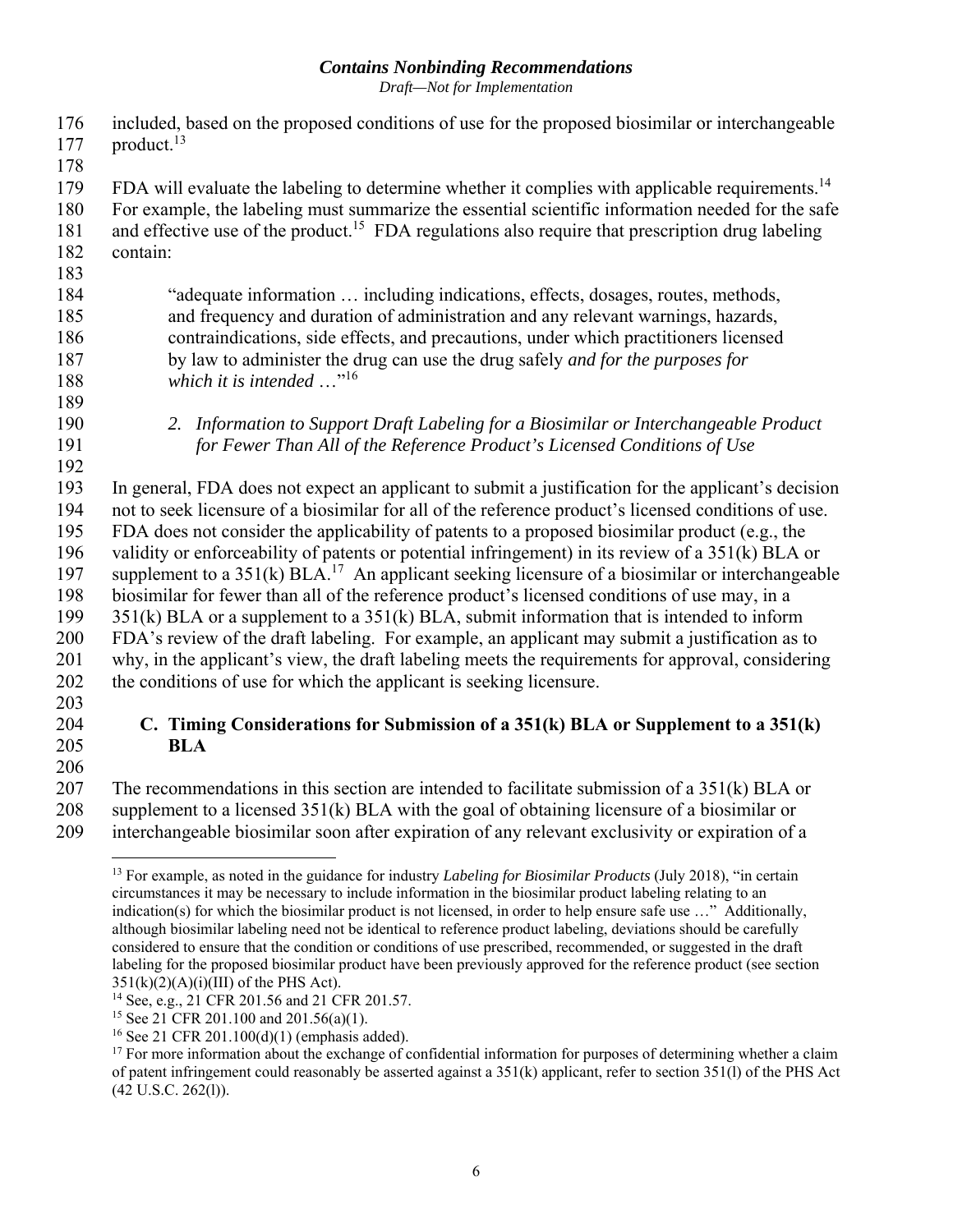*Draft—Not for Implementation* 

210 patent that, in the 351(k) applicant's assessment, protects a licensed condition of use of the 211 reference product. These recommendations also are applicable to a supplement to a licensed 212 351(k) BLA that seeks licensure of a biosimilar or interchangeable biosimilar for an additional 213 condition of use for which the applicant did not originally seek licensure but that has since been 214 licensed for the reference product.

- 215
- 217

216 *1. Targeted Timelines for Review* 

#### 218 **Original 351(k) BLA**

reviewing and acting on original  $351(k)$  BLAs within 10 months of the 60-day filing date.<sup>18</sup> 219 220 As described in the Biosimilar User Fee Act (BsUFA) II Goals Letter, FDA is committed to

221

#### 222 **Supplements to a Licensed 351(k) BLA**

223 In the BsUFA II Goals Letter, FDA also committed to reviewing and acting on original 351(k)

224 BLA supplements with clinical data within 10 months of receipt.<sup>19</sup> In light of the anticipated

225 FDA review burden (among other considerations), FDA anticipates that it will review and act on

226 many supplements seeking licensure for additional conditions of use for a licensed biosimilar or

227 interchangeable product before the BsUFA goal date. To the extent practicable, FDA intends

228 that a supplement to a licensed  $351(k)$  BLA seeking licensure of the biosimilar or

229 interchangeable product for an additional condition of use that has been previously licensed for

230 the reference product will be reviewed and acted upon in a 6-month timeframe, without regard to

231 whether the biosimilar or interchangeable product was initially licensed for fewer than all of the

232 reference product's licensed conditions of use or the reference product is licensed for a new

233 condition of use after licensure of the biosimilar or interchangeable product.

234

235 FDA recognizes that targeting a 6-month timeline for such supplements may surpass, in many 236 cases, the performance goal commitment FDA made in the BsUFA II Goals Letter. Supplements 237 seeking licensure for additional conditions of use for a licensed biosimilar or interchangeable 238 product likely will include clinical data or reference clinical data submitted previously to the 239 351(k) BLA. As noted, the BsUFA II Goals Letter describes a 10-month goal date for original 240 351(k) BLA supplements with clinical data. However, at this time, FDA believes that a review 241 timeframe of 6 months will generally be appropriate for a supplement to a licensed 351(k) BLA

242 seeking licensure of the biosimilar or interchangeable product for an additional condition of use 243 that has been previously licensed for the reference product, assuming the supplement does not

244 raise novel review issues. Among other considerations, this is based on the anticipated FDA

245 review burden associated with these types of supplements. FDA intends to notify applicants in

246 an acknowledgement letter if it believes that the 10-month review timeline described in the

- 247 BsUFA II Goals Letter is more appropriate for any such supplement.
- 248 249

 $\overline{a}$ 

<sup>18</sup> See *Biosimilar Biological Product Reauthorization Performance Goals and Procedures Fiscal Years 2018 through 2022* ("BsUFA II Goals Letter") at https://www.fda.gov/media/100573/download.<br><sup>19</sup> See BsUFA II Goals Letter.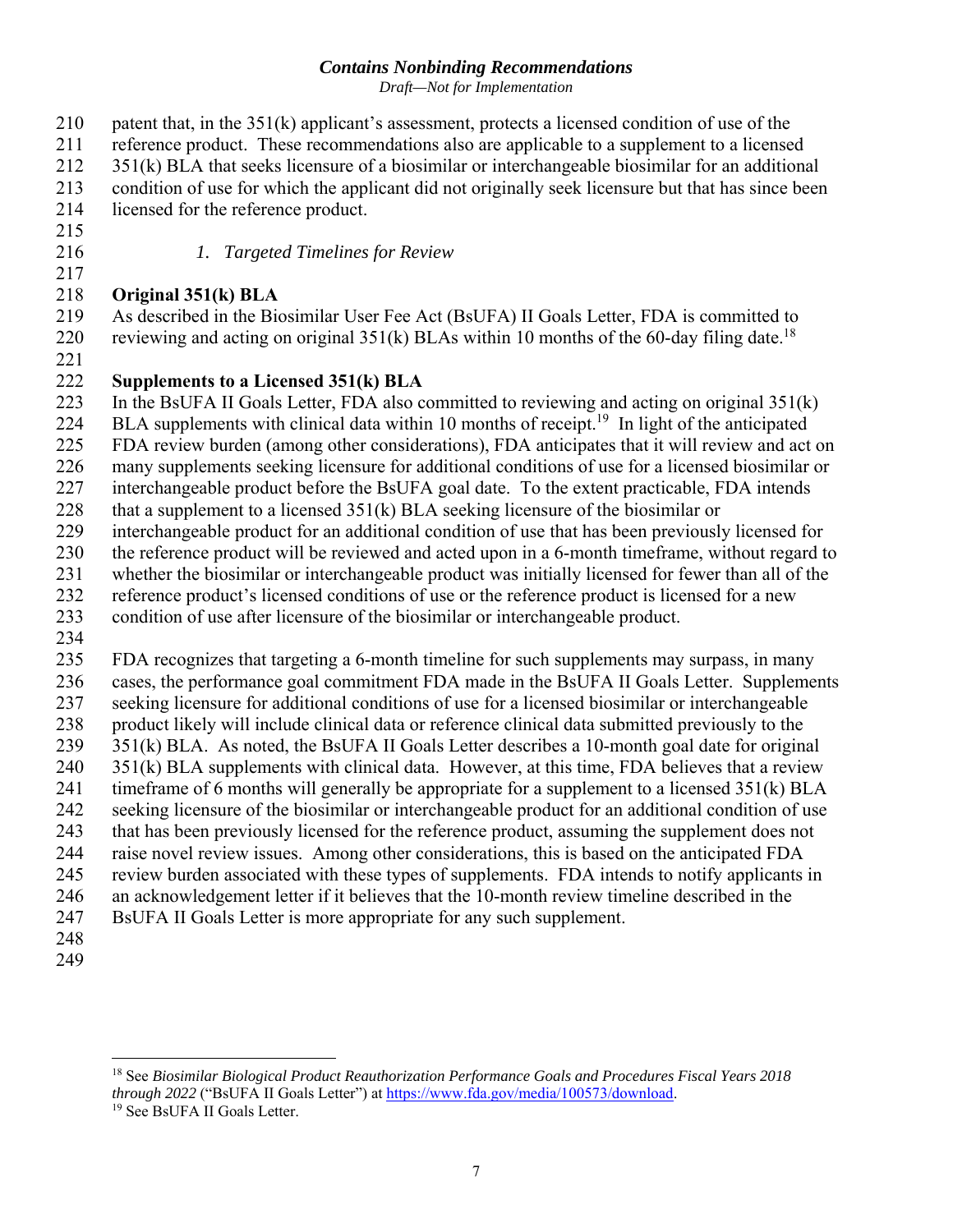*Draft—Not for Implementation* 

250 *2. Unexpired Exclusivity*  251 252 253 The Agency cannot license a biosimilar or interchangeable product for an indication protected by orphan-drug exclusivity or pediatric exclusivity until the expiration of that exclusivity.<sup>20</sup> If an 254 applicant's proposed labeling includes conditions of use that are protected by unexpired orphan-255 256 drug exclusivity or unexpired pediatric exclusivity, the Agency may communicate this issue to the applicant in the Day  $74$  letter.<sup>21</sup> In these circumstances, an applicant may seek to time the 257 submission of a 351(k) BLA or supplement to a 351(k) BLA with the goal of obtaining licensure 258 after a specific date, such as the expiration of orphan-drug or pediatric exclusivity. 259 260 *3. Circumstances Other Than Exclusivity, Including Patents*  261 262 As described above, an applicant may choose to seek licensure of a proposed biosimilar or 263 interchangeable biosimilar for fewer than all of the reference product's licensed conditions of use 264 based on an assessment by the applicant that one or more of the reference product's licensed 265 conditions of use is protected by patent. In these circumstances, an applicant may seek to time 266 the submission of a 351(k) BLA or supplement to a 351(k) BLA with the goal of obtaining 267 licensure after a specific date, such as the expiration of a patent. Other nonpatent reasons may 268 also lead an applicant to take this approach. 269 270 In contrast to orphan-drug and pediatric exclusivity, the BPCI Act does not limit FDA's ability to 271 license a 351(k) BLA or a supplement to a  $351(k)$  BLA where a biosimilar seeks licensure for a 272 condition of use which may be subject to one or more patents. FDA may therefore license the 273 product for such condition of use if FDA determines that the requirements for licensure have 274 been met. 275 276 277 Applicants should be aware that FDA may review and act on (i.e., license or issue a complete response letter to)22 a 351(k) BLA or supplement to a 351(k) BLA *before* any applicable BsUFA 278 goal date or 6-month targeted review timeline. If an applicant does not want FDA to take action 279 on a 351(k) BLA or supplement to a 351(k) BLA before a specified date, the applicant should 280 request that the Agency refrain from acting on the BLA or supplement before the specified date, 281 so long as that date falls on or before the applicable BsUFA goal date. 282 283 To request that FDA not take action on a  $351(k)$  BLA or supplement to a  $351(k)$  BLA before a 284 specified date, the applicant should include the following language on the cover letter of their 285 BLA or supplement, in bold typeface and prominently placed above the body of the cover letter: 286 287 288 **351(k) BLA action timing request:** [Applicant Name] requests that FDA not take action on this [application/supplement] before [specified date]. 289 290 If the applicant requests that FDA refrain from taking action on the  $351(k)$  BLA or a supplement 291 to a 351(k) BLA until a specified date that is on or before any applicable BsUFA goal date, the

<sup>1</sup> 

<sup>&</sup>lt;sup>20</sup> See section 527 of the FD&C Act; section 351(m) of the PHS Act; 21 CFR 316.31.<br><sup>21</sup> See BsUFA II Goals Letter, p. 10.<br><sup>22</sup> See BsUFA II Goals Letter, p. 32 (defining "review and act on" to mean "the issuance of a comp after complete review of a filed complete application").